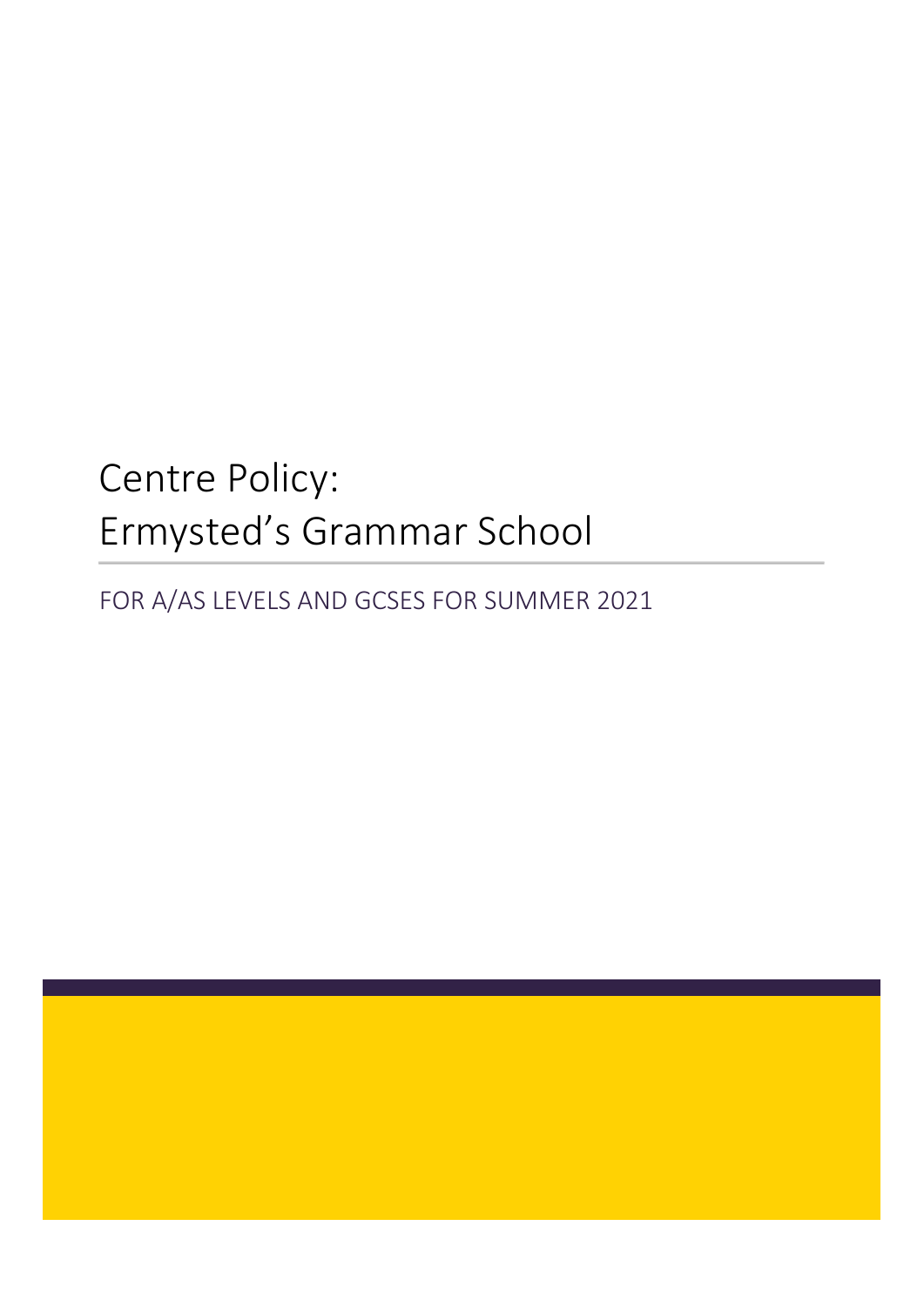

## Centre Policy for determining teacher assessed grades – summer 2021: Ermysted's Grammar School

### Statement of intent

This section outlines the purpose of this document in relation to our centre.

### **Statement of Intent**

This section provides details of the purpose of this document, as appropriate to our centre.

It takes account of the guidance provided in the document: *JCQ Guidance on the determination of grades for A/AS Levels and GCSEs for summer 2021:*

The purpose of this policy is:

- To ensure that teacher assessed grades are determined fairly, consistently, free from bias and effectively within and across subject areas.
- To ensure the operation of effective processes with clear guidelines and support for staff.
- To ensure that all staff involved in the processes clearly understand their roles and responsibilities.
- To support teachers to take evidence-based decisions in line with Joint Council for Qualifications guidance.
- To ensure the consideration of historical centre data in the process, and the appropriate decision making in respect of, teacher assessed grades.
- To support a high standard of internal quality assurance in the allocation of teacher assessed grades.
- To support our centre in meeting its obligations in relation to equality legislation.
- To ensure our centre meets all requirements set out by the Department of Education, Ofqual, the Joint Council for Qualifications and awarding organisations for Summer 2021 qualifications.
- To ensure the process for communicating to candidates and their parents and carers how they will be assessed is clear, in order to give confidence.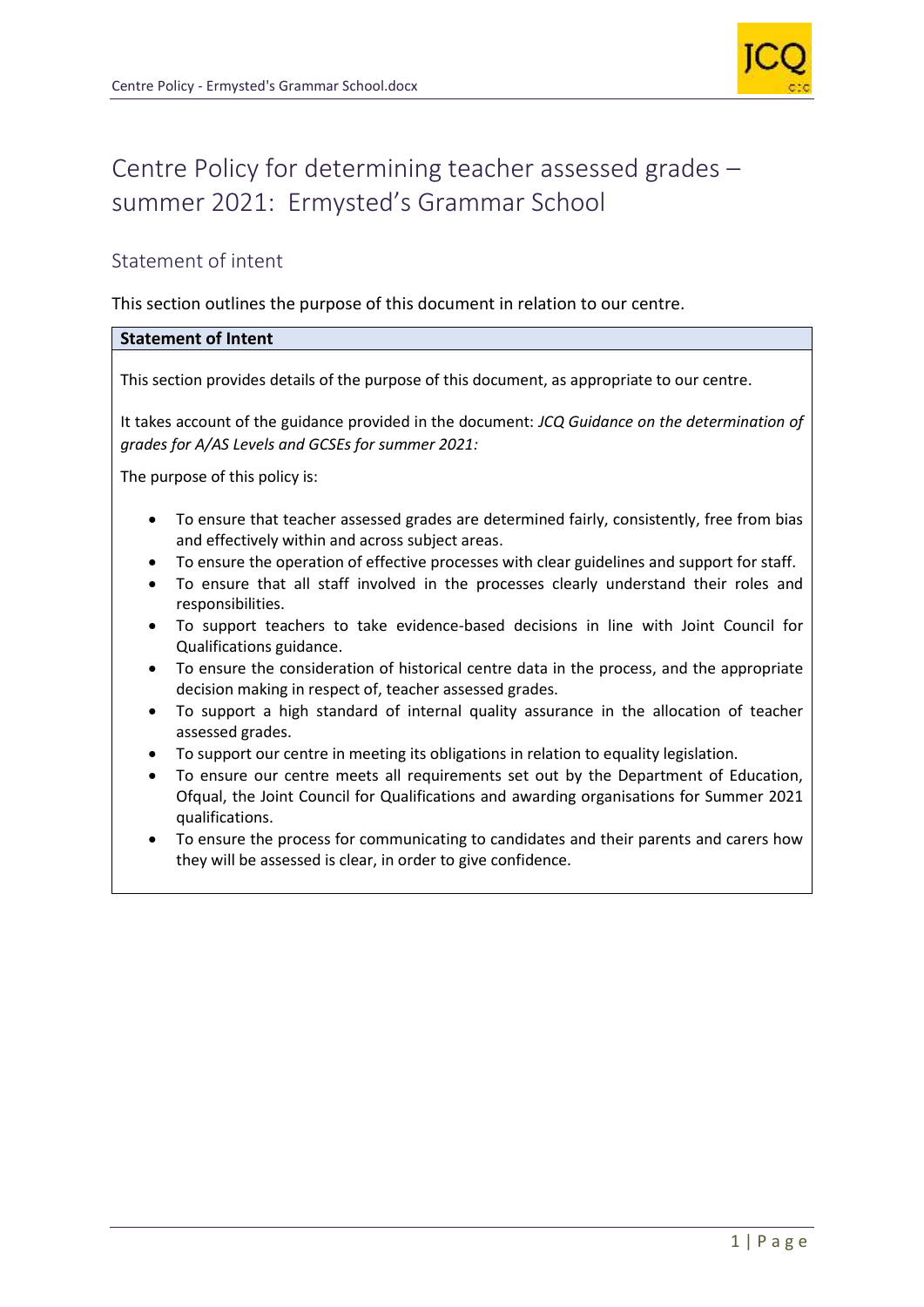

### Roles and responsibilities

This section of our Centre Policy outlines the personnel in our centre who have specific roles and responsibilities in the process of determining teacher assessed grades this year.

#### **Roles and Responsibilities**

This section gives details of the roles and responsibilities within our centre:

#### **Head of Centre**

- Our Head of Centre, the Headteacher, M Evans, will be responsible for approving our policy for determining teacher assessed grades.
- Our Head of Centre has overall responsibility for the School as an examinations centre and will ensure that clear roles and responsibilities of all staff are defined.
- Our Head of Centre will confirm that teacher assessed grade decisions represent the academic judgement made by teachers and that the checks in place ensure these align with the guidance on standards provided by awarding organisations.
- Our Head of Centre will ensure a robust internal quality assurance process has been produced and signed-off in advance of results being submitted.

#### **Senior Leadership Team and Subject Leaders**

Our Senior Leadership Team and Subject Leaders will:

- provide training and support to our other staff.
- support the Head of Centre in the quality assurance of the final teacher assessed grades.
- ensure an effective approach within and across faculties and authenticating the preliminary outcome from single teacher subjects.
- be responsible for ensuring staff have a clear understanding of the internal and external quality assurance processes and their role within it.
- ensure that all teachers within their faculties make consistent judgements about candidate evidence in deriving a grade.
- ensure all staff conduct assessments under the appropriate levels of control with reference to guidance provided by the Joint Council for Qualifications.
- ensure teachers have the information required to make accurate and fair judgments.
- ensure that a Subject Leader Checklist is completed for each qualification that they are submitting.

#### **Teachers/ Specialist Teachers / SENCo**

Our teachers, specialist teachers and SENCo will:

- ensure they conduct assessments under our centre's appropriate levels of control and have sufficient evidence, in line with this Centre Policy and guidance from the Joint Council for Qualifications, to provide teacher assessed grades for each candidate they have entered for a qualification.
- ensure that the teacher assessed grade they assign to each candidate is a fair, valid and reliable reflection of the assessed evidence available for each candidate.
- make judgements based on what each candidate has been taught and what they have been assessed on, as outlined in the section on grading in the main JCQ guidance**.**
- produce an Assessment Record for each subject cohort, that includes the nature of the assessment evidence being used, the level of control for assessments considered, and any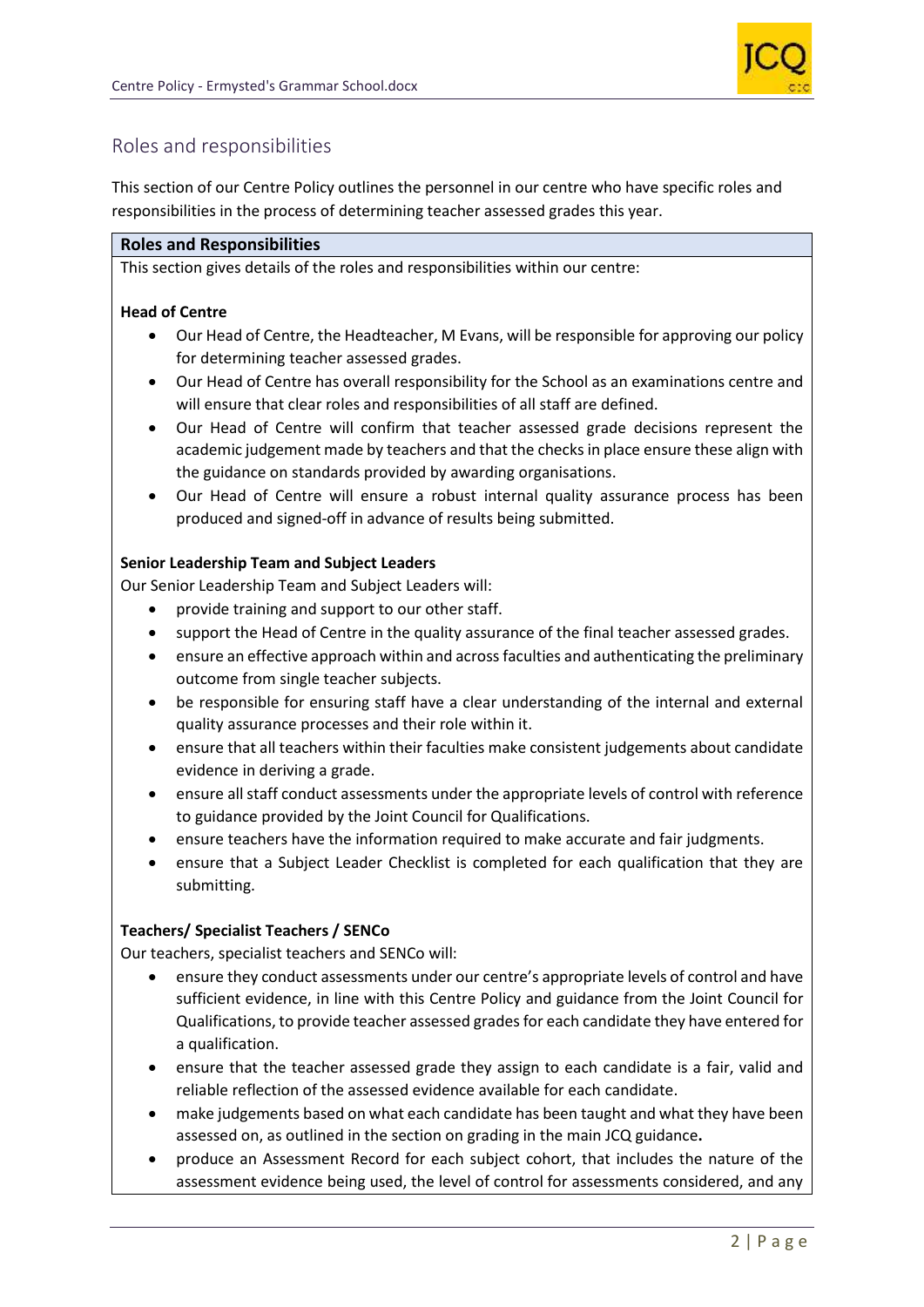

other evidence that explains the determination of the final teacher assessed grades. Any necessary variations for individual candidates will also be recorded.

securely store and be able to retrieve sufficient evidence to justify their decisions.

### **Examinations Officer**

Our Examinations Officer, L Whittaker, supported by S Church, will:

- support teaching staff in managing access arrangements, where required, in the completion of assessments.
- be responsible for the administration of our final teacher assessed grades and for managing the post-results services.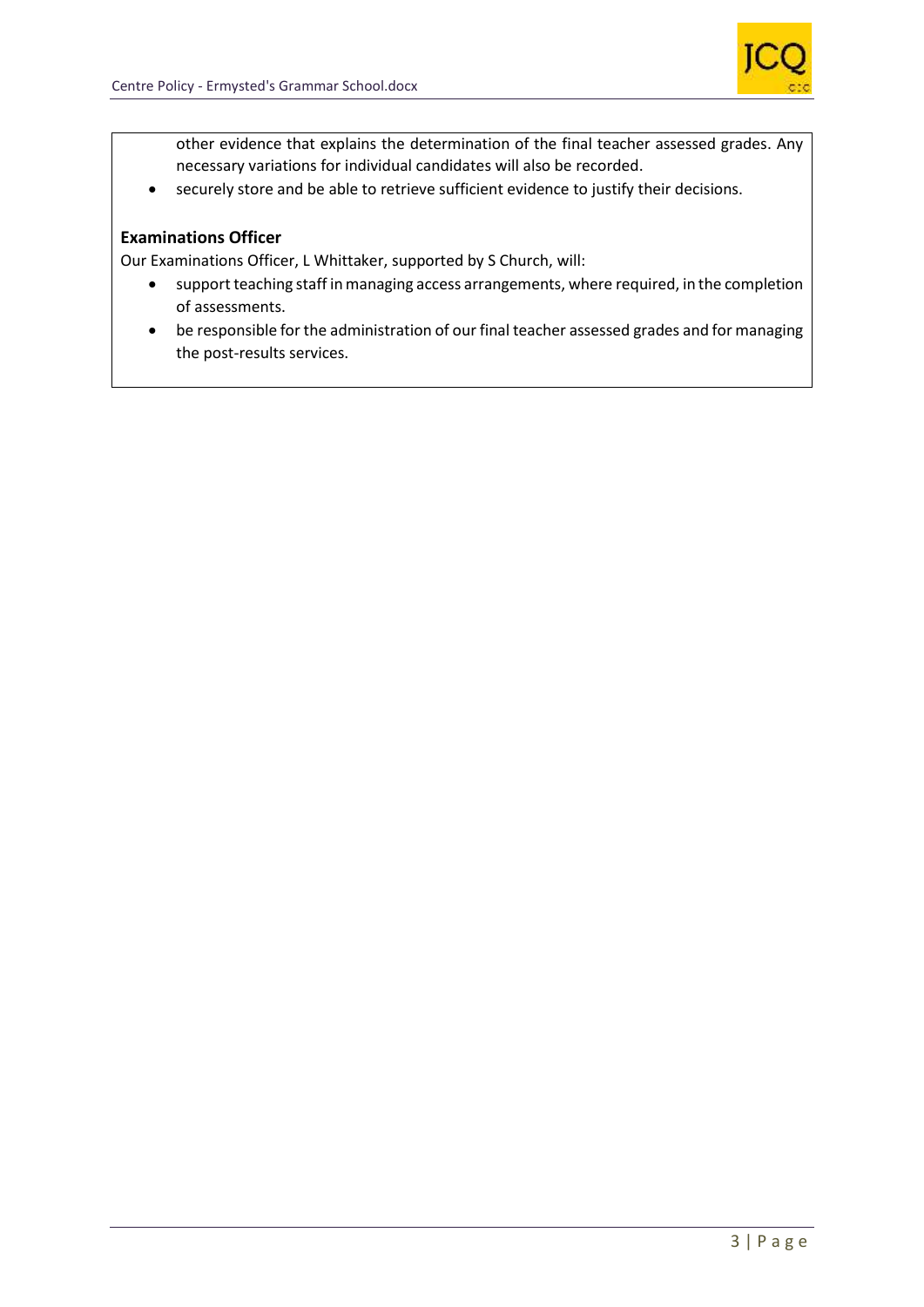

### Training, support and guidance

This section of our Centre Policy outlines the training, support and guidance that our centre will provide to those determining teacher assessed grades this year.

#### **Training**

This section provides details of the approach our centre will take to training, support and guidance in determining teacher assessed grades this year

- Teachers involved in determining grades in our centre will attend any centre-based training to help achieve consistency and fairness to all candidates.
- Teachers will take part in standardisation and moderation processes organised at faculty and subject level. Additional support and quality assurance measures will be provided for single teacher subjects, such as GCSE and GCE Art, GCSE Food and Nutrition, GCSE Latin, and GCSE and GCE Music. This will include collaborating with colleagues in other educational institutions.
- Teachers will engage fully with all training and support that has been provided by the Joint Council for Qualifications and the awarding organisations.

### **Support for Newly Qualified Teachers and teachers less familiar with assessment**

This section provides details of our approach to training, support and guidance for teachers less familiar with assessment

- We do not have any NQTs at the Centre.
- All teachers who have qualified in the last three years are working in shared classes alongside more experienced colleagues and will thus receive the appropriate support and guidance.
- We will put in place additional internal reviews of teacher assessed grades for other teachers as appropriate.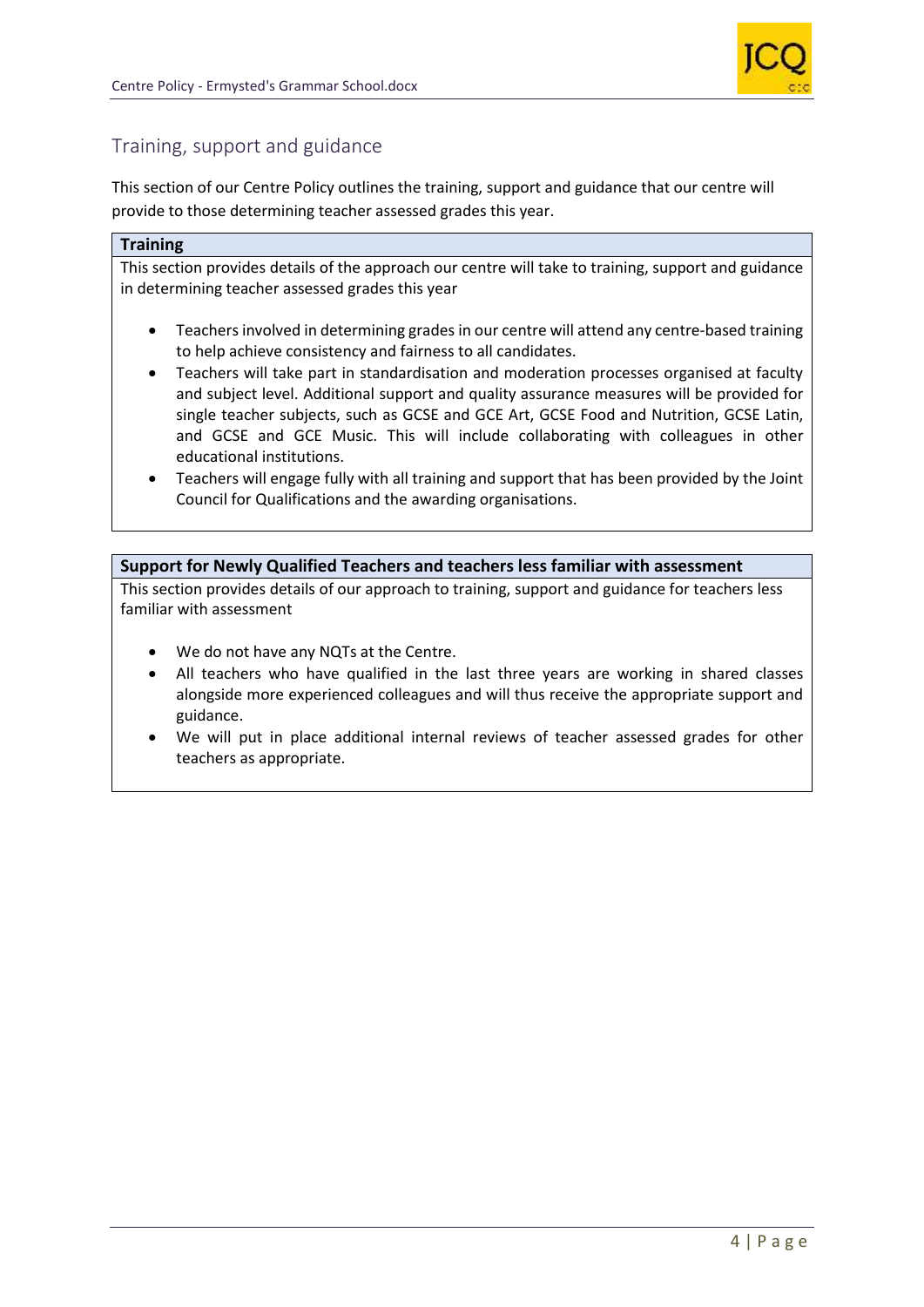

### Use of appropriate evidence

This section of our Centre Policy indicates how our centre will give due regard to the section in the JCQ guidance entitled: *Guidance on grading for teachers*.

#### **A. Use of evidence**

This section gives details in relation to our use of evidence.

- Teachers making judgements will have regard to the Ofqual Head of Centre guidance on recommended evidence, and further guidance provided by awarding organisations.
- As per JCQ guidance on the *Retention of Candidates' Work*, all evidence on which a candidate's grade is based, including copies of the candidate's work where available and any mark records, will be retained safely by the centre. If some evidence of candidates' work is not available (for example, because it was from earlier in the course and evidence was not retained at that point) the marks may still be used in determining the final grade. The evidence that is available can be considered by the awarding organisations if the candidate decides to appeal on the grounds of the grade being unreasonable based on the evidence provided.
- In all subjects at GCSE and GCE (except GCSE and GCE Art and Design, which will be based on NEA alone) we will be using candidate work produced in response to the additional assessment materials (AAM) provided by our awarding organisation(s) in a series of summer topic tests. Questions from other sources may also be included, but where used these questions will follow the same format as the AAM and will be marked in a way that reflects awarding organisation mark schemes.
- We will use non-exam assessment work (often referred to as coursework) even if this has not been fully completed. In GCSE and GCE Art and Design, the pupil's grade will be based on the NEA portfolio alone, whether it has been completed or not.
- In GCSE English Language, GCSE Modern Foreign Languages and GCE sciences (Biology, Chemistry, and Physics), we will determine and submit a separate grade or result for the endorsement. This result or grade will be based on work that has been completed towards the endorsement.
- In all subjects, except GCSE and GCE Art and Design, we will use work produced in centredevised tasks that reflect the specification and follow the same format as awarding organisation materials. Typically, this work will have been collected under medium control (in the classroom) at school, with a small number of subjects using evidence completed remotely under timed conditions.
- We will use substantial class work (including work that took place during remote learning) in some subjects. Substantial pieces of homework will be used rarely. Where this is the case, for example as in GCSE Food and Nutrition, this will be indicated on the Assessment Record for that subject.
- We will use records of a candidate's capability and performance over the course of study in performance-based subjects such as Music, Food and Nutrition, and PE.

We provide further detail in the following areas:

Additional Assessment Materials

 We will make use of additional assessment materials in most subjects at GCSE and GCE to give candidates the opportunity to show what they know, understand or can do in an area of content that has been taught but not yet assessed. Where additional assessment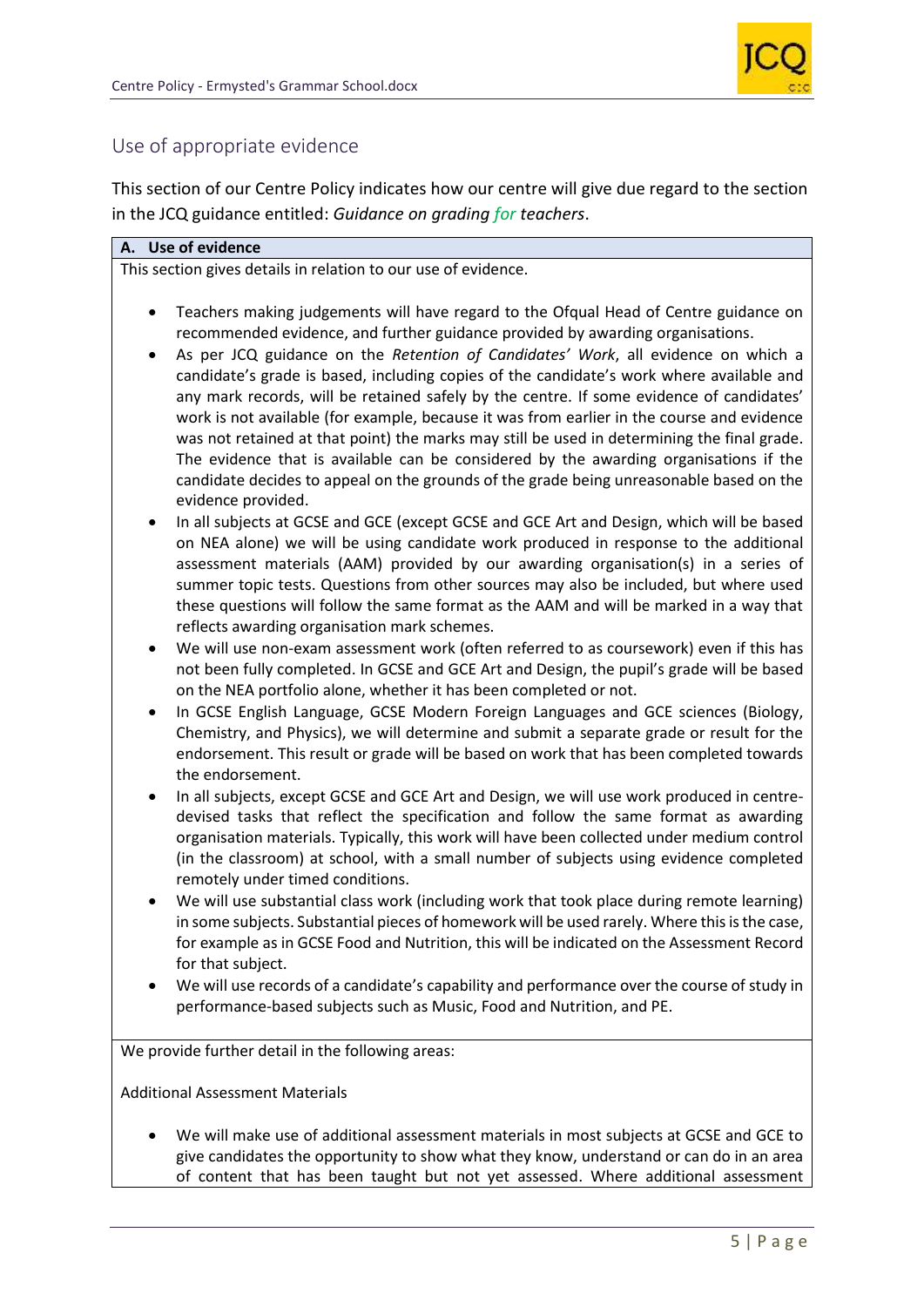

materials are used, this will be within a series of topic tests taken under timed and controlled conditions with external invigilation at the end of the course. To ensure balance in the coverage of specification content and the necessary assessment objectives, questions from other sources may be included, but where used these questions will follow a similar format to the AAM and will be marked in a way that reflects awarding organisation mark schemes.

- We will use additional assessment materials to give candidates an opportunity to show improvement, for example, or to validate or replace an existing piece of evidence.
- We will use additional assessment materials to support consistency of judgement between teachers or classes by giving everyone the same task to complete, except where we need to respond to individual circumstances.
- We will combine and/or remove elements of questions where, for example, a multi-part question includes a part which focuses on an element of the specification that has not been taught.

*Our centre will ensure the appropriateness of evidence and balance of evidence in arriving at grades in the following ways:*

- We will consider the level of control under which an assessment was completed, for example, whether the evidence was produced under high control and under supervision or at home.
- We will take steps to authenticate the work as the candidate's own, especially where that work was not completed within the school.
- We will consider the limitations of assessing a candidate's performance when using assessments that have been completed more than once, or drafted and redrafted, where this is not a skill being assessed.
- We will consider the specification and assessment objective coverage of the assessment.
- We will consider the depth and breadth of knowledge, understanding and skills assessed, especially higher order skills within individual assessments.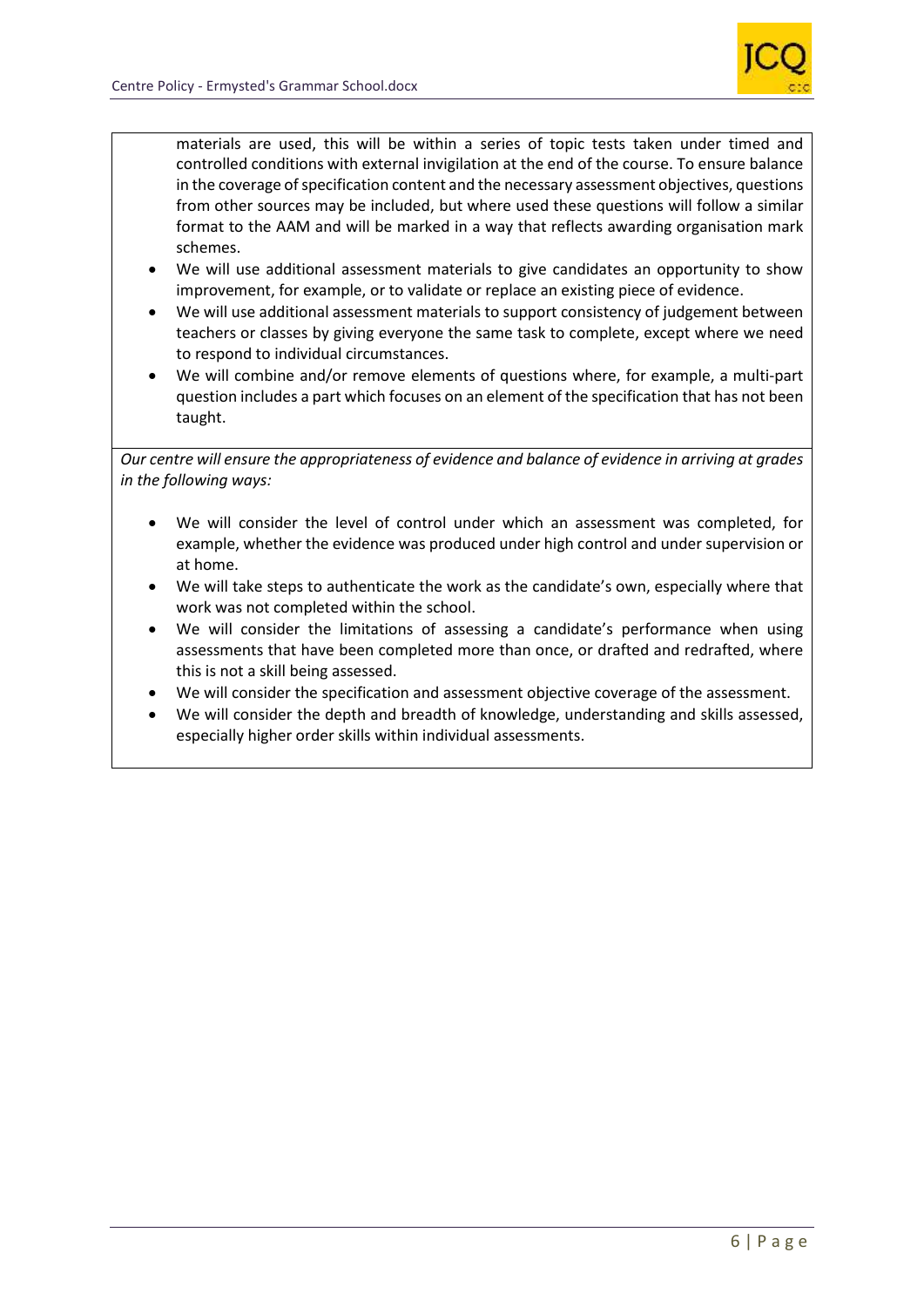

### Determining teacher assessed grades

This section of our Centre Policy outlines the approach our centre will take to awarding teacher assessed grades.

| Awarding teacher assessed grades based on evidence                                 |                                                                                                                                                                                                                                                                                                                                                           |  |  |
|------------------------------------------------------------------------------------|-----------------------------------------------------------------------------------------------------------------------------------------------------------------------------------------------------------------------------------------------------------------------------------------------------------------------------------------------------------|--|--|
| We give details here of our centre's approach to awarding teacher assessed grades. |                                                                                                                                                                                                                                                                                                                                                           |  |  |
| $\bullet$<br>$\bullet$                                                             | Our teachers will determine grades based on evidence which is commensurate with the<br>standard at which a candidate is performing, i.e. their demonstrated knowledge,<br>understanding and skills across the content of the course they have been taught.<br>Our teachers will record how the evidence was used to arrive at a fair and objective grade, |  |  |
| $\bullet$                                                                          | which is free from bias.<br>Our teachers will produce an Assessment Record for each subject cohort and will share this                                                                                                                                                                                                                                    |  |  |

with their Subject Leader. Any necessary variations for individual candidates will also be shared.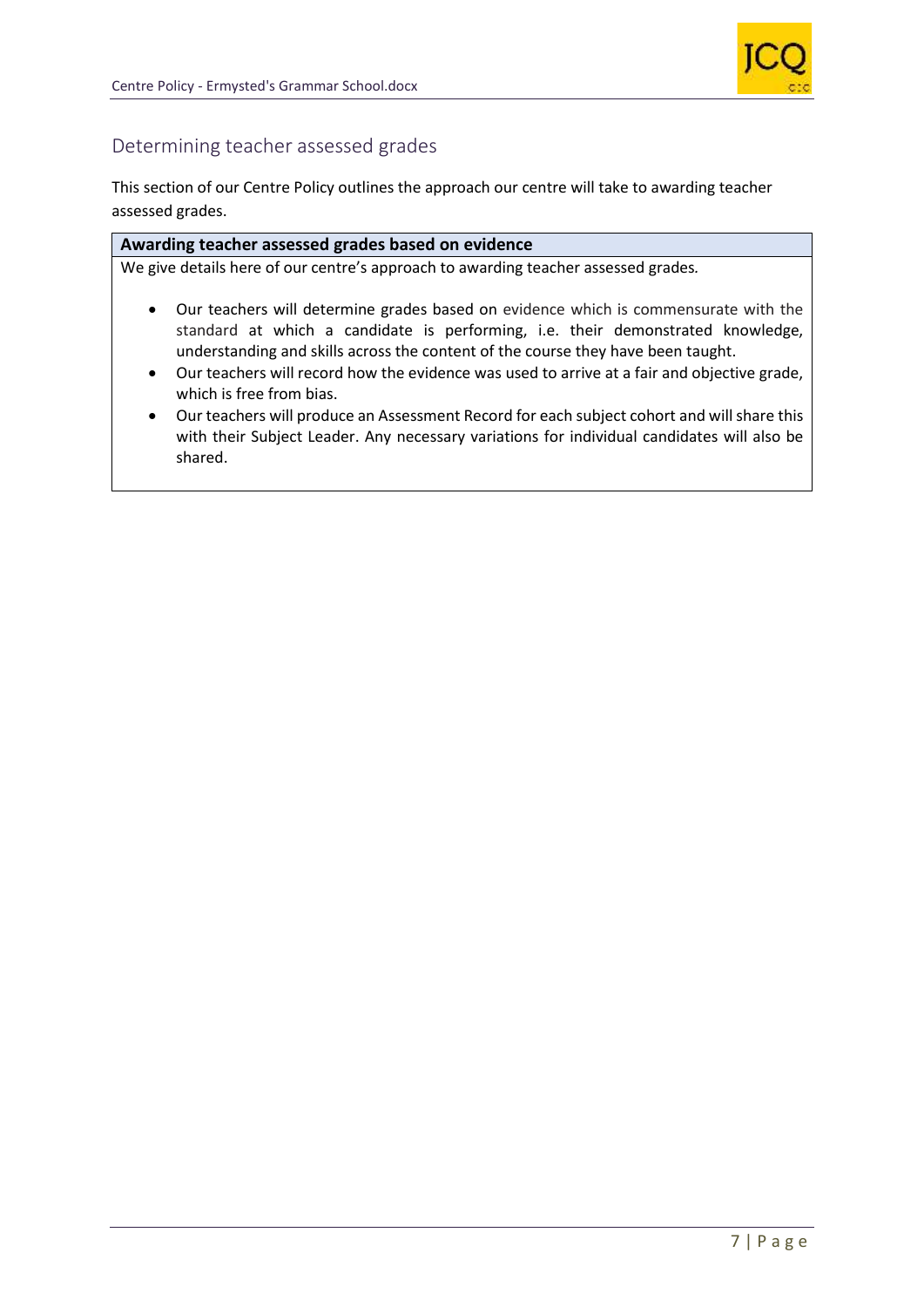

### Internal quality assurance

This section of our Centre Policy outlines the approach our centre will take to ensure internal standardisation of teacher assessed grades, to ensure consistency, fairness and objectivity of decisions.

### *Head of Centre Internal Quality Assurance and Declaration*

#### **Internal quality assurance**

This section gives details of our approach to internal standardisation, within and across subject departments.

- We will ensure that all teachers involved in deriving teacher assessed grades read and understand this Centre Policy document.
- In subjects where there is more than one teacher and/or class in the department, we will ensure that in the summer topic tests and NEAs our centre marks candidates' work in a consistent way. This will be agreed with each Head of Faculty who will oversee the process for their subject areas.
- Steps will be taken to mitigate unconscious effects on objectivity, such as ensuring that candidate names are not shown on the topic tests taken in the summer term before being marked by staff.
- We will ensure that all teachers are provided with training and support to ensure they take a consistent approach to:
	- o Arriving at teacher assessed grades
	- o Marking of evidence
	- o Reaching an holistic grading decision
	- o Applying the use of grading support and documentation
- We will conduct internal standardisation across all grades.
- We will ensure that the Assessment Record will form the basis of internal standardisation and discussions across teachers to agree the awarding of teacher assessed grades.
- Where necessary, we will review and reflect on individual grading decisions to ensure alignment with the standards as outlined by our awarding organisation(s).
- Where appropriate, we will amend individual grade decisions to ensure alignment with the standards as outlined by our awarding organisation(s).
- Where there is only one teacher involved in marking assessments and determining grades, then the output of this activity will be reviewed by an appropriate member of staff within the centre.
	- o This will be S Stewart, Head of Faculty for Creative Arts, and A Price, Head of Languages Faculty.
	- o In GCSE and GCE Art and Design, GCSE Food and Nutrition, GCSE Latin, and GCSE and GCE Music, the subject teacher will collaborate with an external subject specialist from another centre to help inform the process of standardisation.
- In respect of equality legislation, we will consider the range of evidence for candidates of different protected characteristics that are included in our internal standardisation.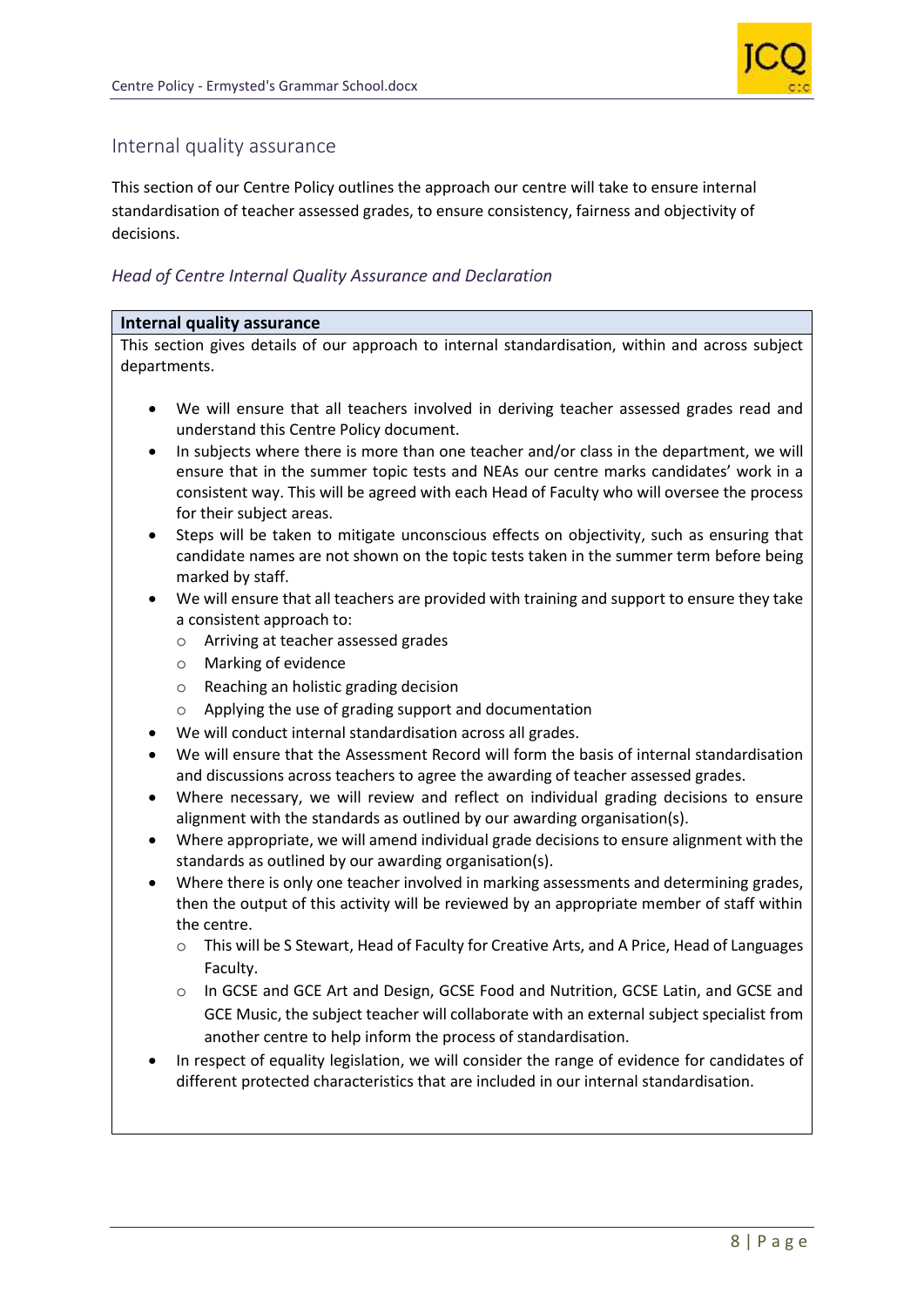

### Comparison of teacher assessed grades to results for previous cohorts

This section of our Centre Policy outlines the approach we will take to compare our teacher assessed grades in 2021 with results from previous cohorts.

| <b>Comparison of Teacher Assessed Grades to results for previous cohorts</b>                                                                                                                                                                                                                                                                                            |  |  |  |
|-------------------------------------------------------------------------------------------------------------------------------------------------------------------------------------------------------------------------------------------------------------------------------------------------------------------------------------------------------------------------|--|--|--|
| This section gives details of our internal process to ensure a comparison of teacher assessed grades<br>at qualification level to results for previous cohorts in our centre taking the same qualification.                                                                                                                                                             |  |  |  |
| We will compile information on the grades awarded to our candidates in past June series in<br>$\bullet$<br>which exams took place (e.g. 2017 - 2019).<br>We will consider the size of our cohorts from year to year.<br>$\bullet$                                                                                                                                       |  |  |  |
| We will consider the stability of our centre's overall grade outcomes from year to year.<br>$\bullet$<br>We will consider both subject and centre level variation in our outcomes during the internal<br>$\bullet$<br>quality assurance process.                                                                                                                        |  |  |  |
| We will prepare a succinct narrative on the outcomes of the review against historic data<br>$\bullet$<br>which, in the event of significant divergence from the qualifications-levels profiles attained<br>in previous examined years, which address the reasons for this divergence. This<br>commentary will be available for subsequent review during the QA process. |  |  |  |
| This section gives details of the approach our centre will follow if our initial teacher assessed grades<br>for a qualification are viewed as overly lenient or harsh compared to results in previous years.                                                                                                                                                            |  |  |  |
| $\sim$ 100 $\mu$ 100 $\mu$ 100 $\mu$ 200 $\mu$ 200 $\mu$ 200 $\mu$ 200 $\mu$ 200 $\mu$ 200 $\mu$ 200 $\mu$ 200 $\mu$ 200 $\mu$ 200 $\mu$                                                                                                                                                                                                                                |  |  |  |

- We will compile historical data giving appropriate regard to potential mixtures of A\*-G and 9-1 grades in GCSEs. Where required, we will use the Ofqual guidance to convert legacy grades into the new 9 to 1 scale.
- We will bring together other data sources that will help to quality assure the grades we intend to award in 2021.

This section gives details of changes in our cohorts that need to be reflected in our comparisons.

We will omit subjects that we no longer offer from the historical data.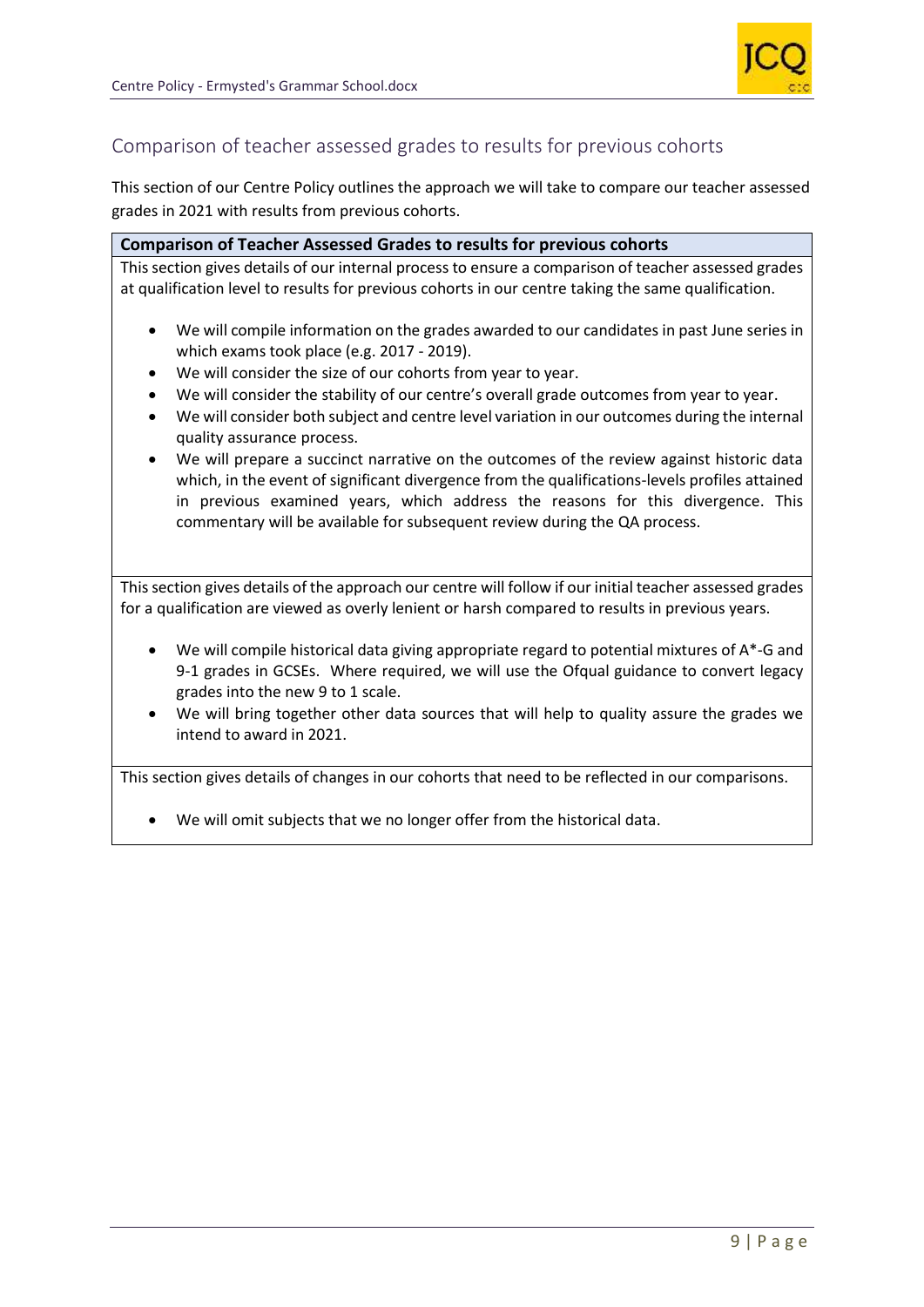

### Access Arrangements and Special Considerations

This section of our Centre Policy outlines the approach our centre will take to provide candidates with appropriate access arrangements and take into account mitigating circumstances in particular instances.

**Reasonable adjustments and mitigating circumstances (special consideration)** This section gives details of our approach to access arrangements and mitigating circumstances (special consideration).

- Where candidates have agreed access arrangements or reasonable adjustments (for example a reader or scribe) we will make every effort to ensure that these arrangements are in place when assessments are being taken.
- Where an assessment has taken place without an agreed reasonable adjustment or access arrangement being offered by the teacher, we will either: remove that assessment from the basket of evidence and obtain alternative evidence, or increase the weighting that will be applied to relevant elements of the existing evidence, or allow use of that assessment, if not doing so would disadvantage the candidate, and ensure that the absence of the adjustment or arrangement had been considered when making the final judgement. Any such actions will be recorded and explained in the Assessment Record.
- Where serious illness or other personal circumstances might have affected performance in assessments used in determining a candidate's standard of performance, we will take account of this when making judgements, which may include seeking alternative evidence.
- We will record, as part of the Assessment Record, how we have incorporated any necessary variations to take account of the impact of serious illness or personal circumstances on the performance of individual candidates in assessments.
- To ensure consistency in the application of Special Consideration, we will ensure all teachers have read and understood the document:  $JCQ - A$  guide to the special [consideration process, with effect from 1 September 2020](https://www.jcq.org.uk/wp-content/uploads/2020/08/A-guide-to-the-spec-con-process-202021-Website-version.pdf)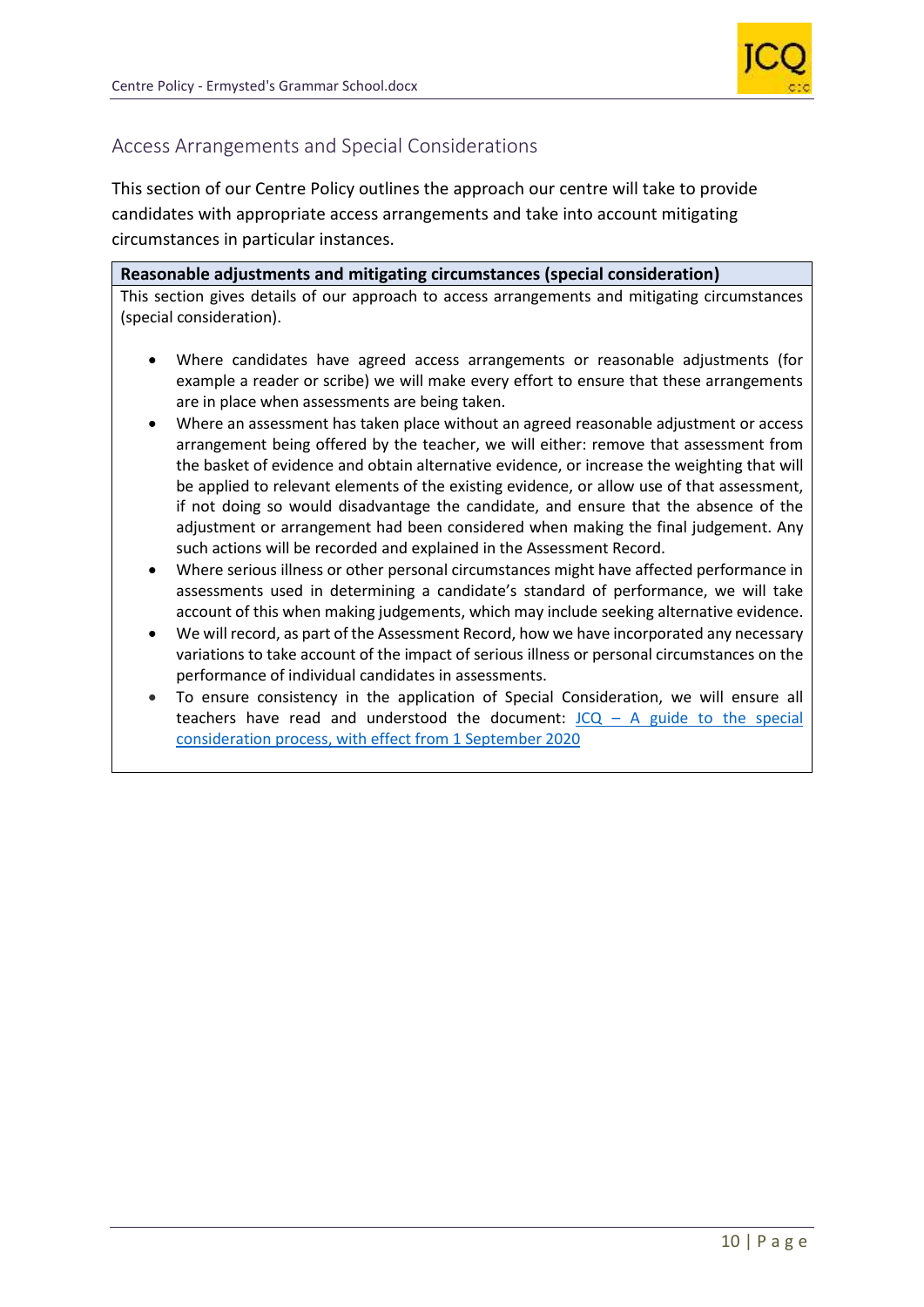

### Addressing disruption/differential lost learning (DLL)

#### B. **Addressing Disruption/Differentiated Lost Learning (DLL)**

This section gives details of our approach to address disruption or differentiated lost teaching.

 Teacher assessed grades will be determined based on evidence of the content that has been taught and assessed for each candidate.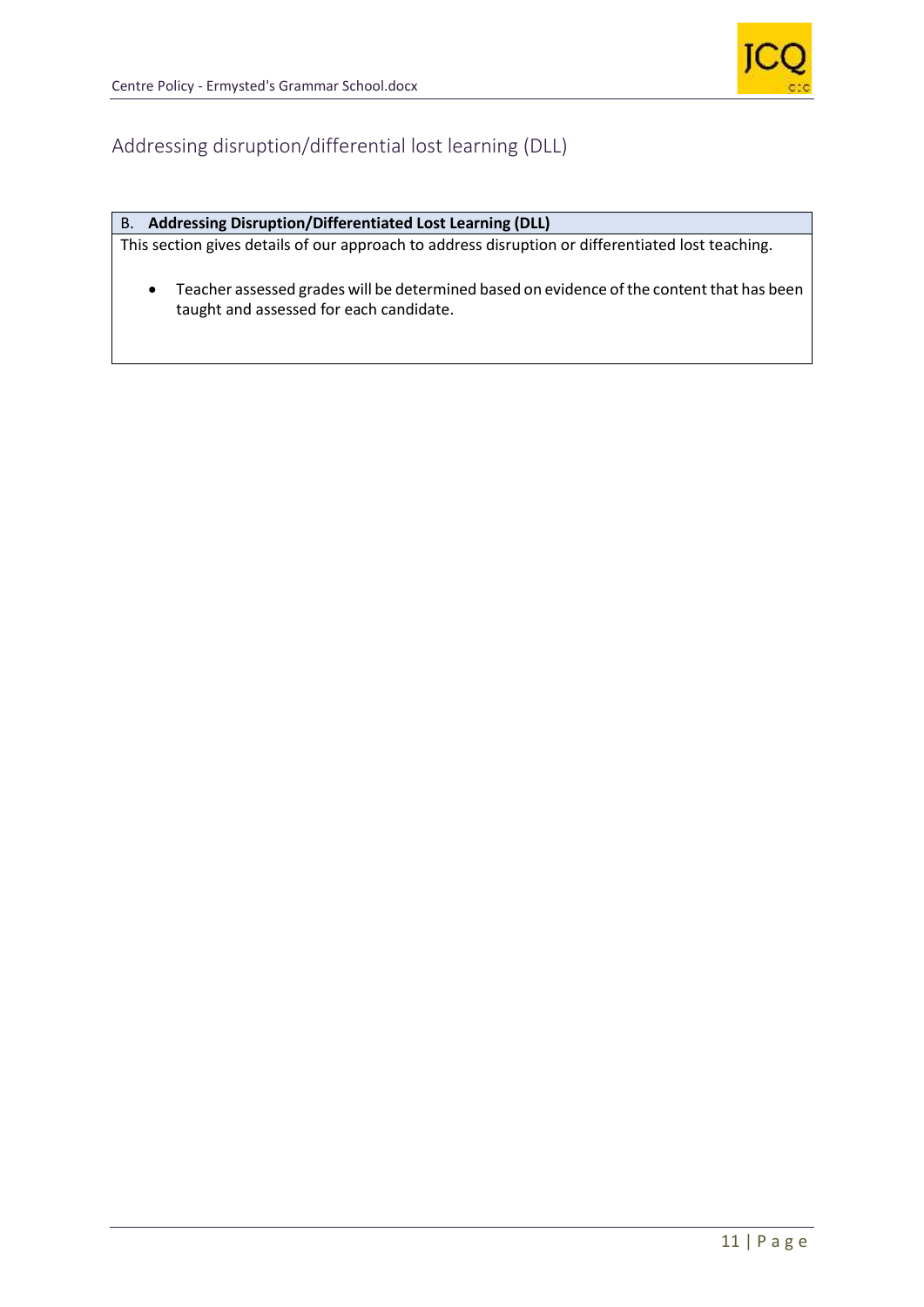

### Objectivity

This section of our Centre Policy outlines the arrangements in place to ensure objectivity of decisions.

### **Objectivity**

This section gives a summary of the arrangements in place within our centre in relation to objectivity.

Staff will fulfil their duties and responsibilities in relation to relevant equality and disability legislation.

### **Senior Leaders, Subject Leaders and Head of Centre will consider:**

- sources of unfairness and bias (situations/contexts, difficulty, presentation and format, language, conditions for assessment, marker preconceptions);
- how to minimise bias in questions and marking and hidden forms of bias; and
- bias in teacher assessed grades.

**To ensure objectivity, all staff involved in determining teacher assessed grades will be made aware that:**

- unconscious bias can skew judgements;
- the evidence presented should be valued for its own merit as an indication of performance and attainment;
- teacher assessed grades should not be influenced by candidates' positive or challenging personal circumstances, character, behaviour, appearance, socio-economic background, or protected characteristics;
- unconscious bias is more likely to occur when quick opinions are formed; and

Our internal standardisation process will help to ensure that there are different perspectives to the quality assurance process.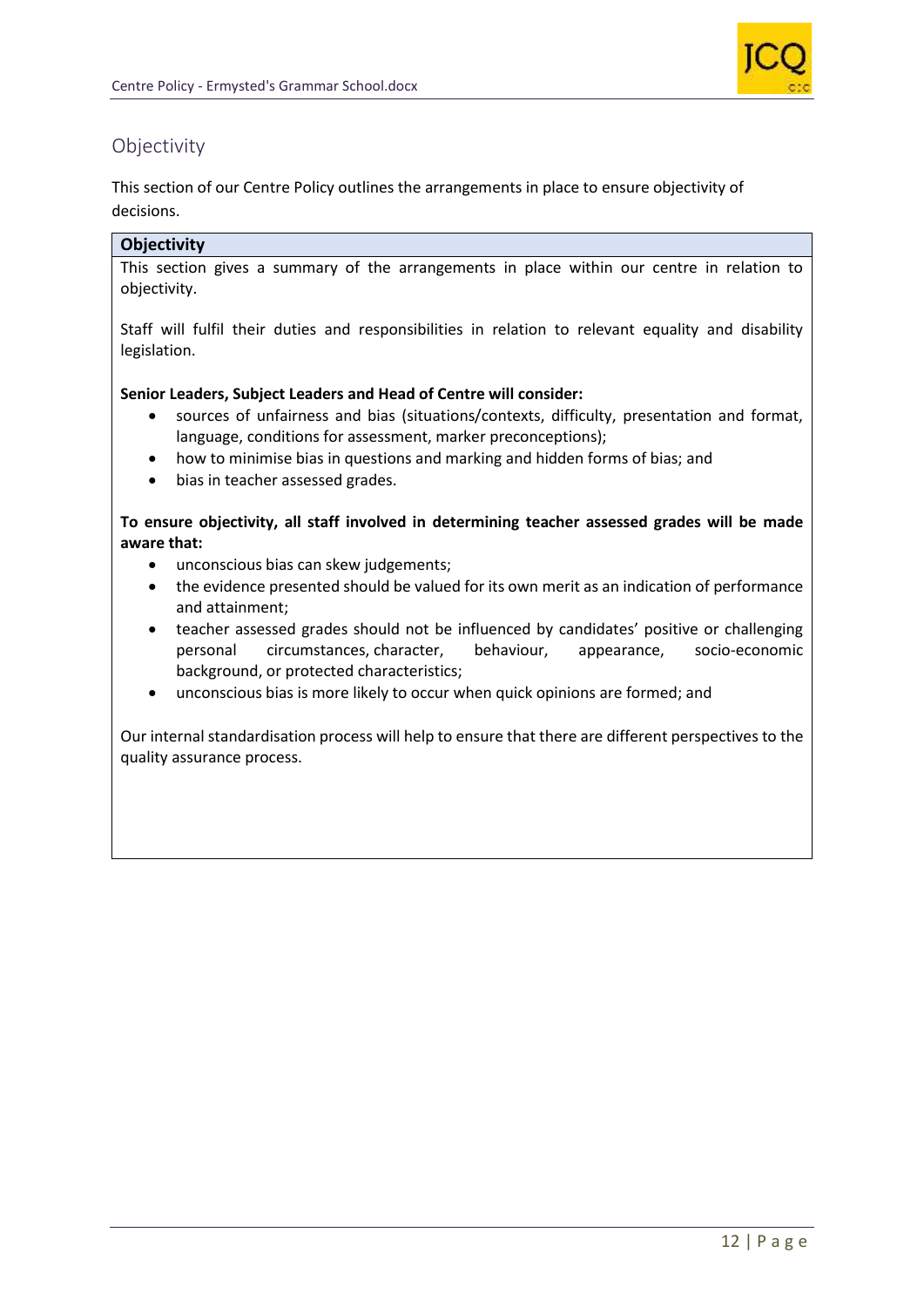

### Recording decisions and retention of evidence and data

This section of our Centre Policy outlines our arrangements for recording decisions and for retaining evidence and data.

| C. Recording Decisions and Retention of Evidence and Data                                  |                                                                                             |  |
|--------------------------------------------------------------------------------------------|---------------------------------------------------------------------------------------------|--|
| This section outlines our approach to recording decisions and retaining evidence and data. |                                                                                             |  |
|                                                                                            |                                                                                             |  |
| $\bullet$                                                                                  | We will ensure that teachers and Subject Leaders maintain records that show how the         |  |
|                                                                                            | teacher assessed grades process operated, including the rationale for decisions in relation |  |
| to individual marks/grades.                                                                |                                                                                             |  |
| $\bullet$                                                                                  | We will ensure that evidence is maintained across a variety of tasks to develop a holistic  |  |
|                                                                                            | view of each candidate's demonstrated knowledge, understanding and skills in the areas of   |  |
| content taught.                                                                            |                                                                                             |  |
| $\bullet$                                                                                  | We will put in place recording requirements for the various stages of the process to ensure |  |
| the accurate and secure retention of the evidence used to make decisions.                  |                                                                                             |  |
| We will comply with our obligations regarding data protection legislation.<br>$\bullet$    |                                                                                             |  |

- We will ensure that the grades accurately reflect the evidence submitted.
- We will ensure that evidence is retained electronically or on paper in a secure centre-based system that can be readily shared with our awarding organisation(s).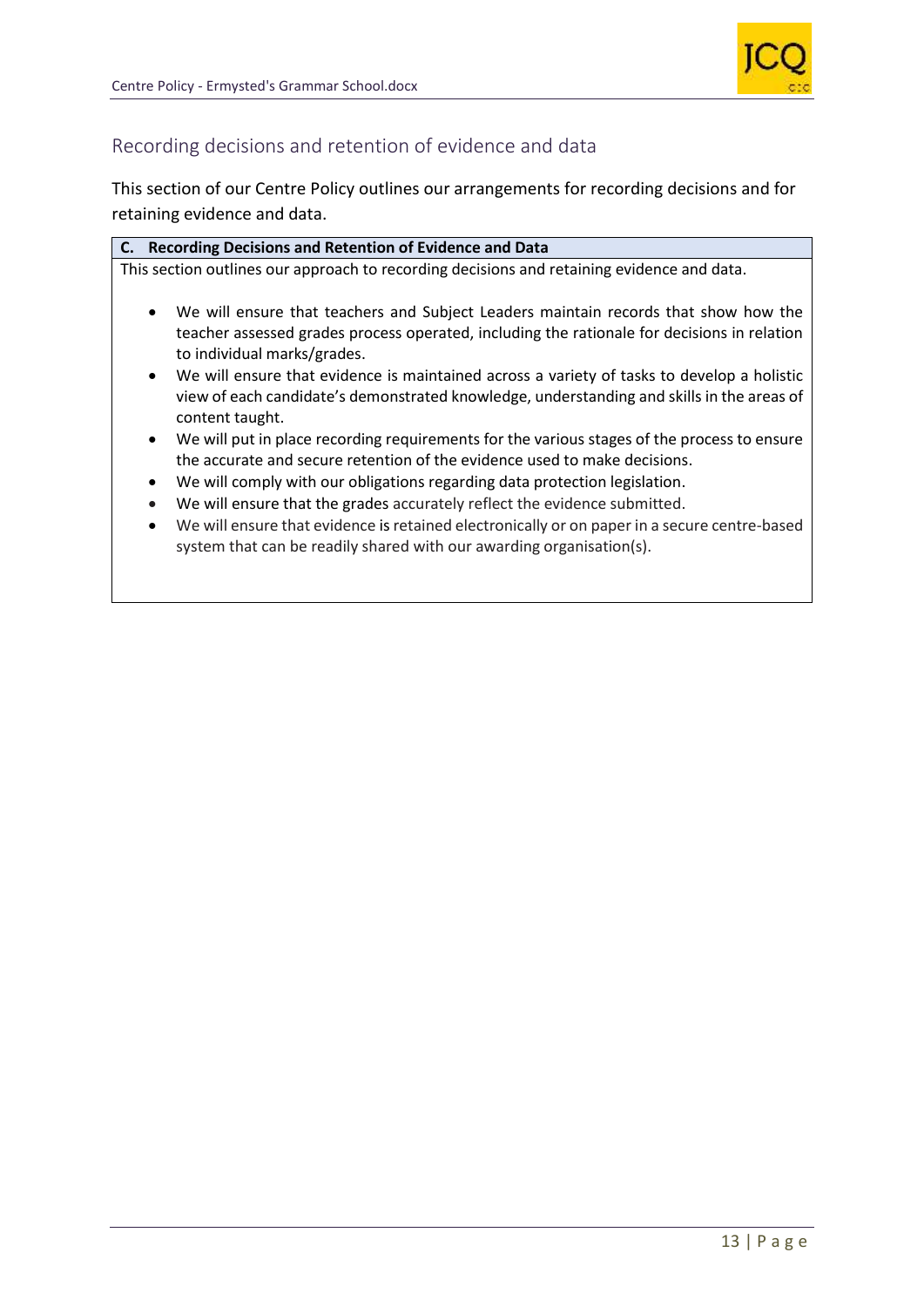

### Authenticating evidence

#### **D. Authenticating evidence**

This section of our Centre Policy details the mechanisms in place to ensure that teachers are confident in the authenticity of evidence, and the process for dealing with cases where evidence is not thought to be authentic.

- Robust mechanisms will be in place to ensure that teachers are confident that work used as evidence is the candidates' own and that no inappropriate levels of support have been given to candidates to complete it, either within the centre or with external tutors.
- End of year assessments will have been conducted under timed and controlled conditions with external invigilation.
- The topic tests that will be completed in the summer term are intended to be conducted under timed and controlled conditions with external invigilation. Where this is not practicable, for example, where a candidate is required to self-isolate at the time of the assessment, the topic tests will be completed away from school, at the same time as the other candidates, under remote supervision via an online platform. Where the candidate is unable to sit the assessment at the same time, alternative evidence will be sought, or increased weighting will be applied to relevant elements of the existing evidence.
- Other assessments will have been completed within a time constraint and either under teacher supervision in classrooms or remotely, but without direct supervision.
- Where used, homework assignments will have been completed without direct supervision and over several days.
- When determining the final grade, due consideration will be given to conditions under which the evidence was collected.
- Candidates will be asked to sign a declaration that the evidence being used is their own work.
- Where teachers have expressed concerns about the authenticity of a candidate's work, this will not be used. Where possible, alternative evidence will be sought, or increased weighting will be applied to relevant elements of the existing evidence.
- It is understood that awarding organisations will investigate instances where it appears evidence is not authentic. We will follow all guidance provided by awarding organisations to support these determinations of authenticity (see links below).
	- o AQA [www.aqa.org.uk](http://www.aqa.org.uk/)
	- o Edexcel [qualifications.pearson.com](https://qualifications.pearson.com/en/home.html)
	- o OCR [www.ocr.org.uk](http://www.ocr.org.uk/)
	- o WJEC [www.wjec.co.uk](http://www.wjec.co.uk/)
	- o JCQ [www.jcq.org.uk](http://www.jcq.org.uk/)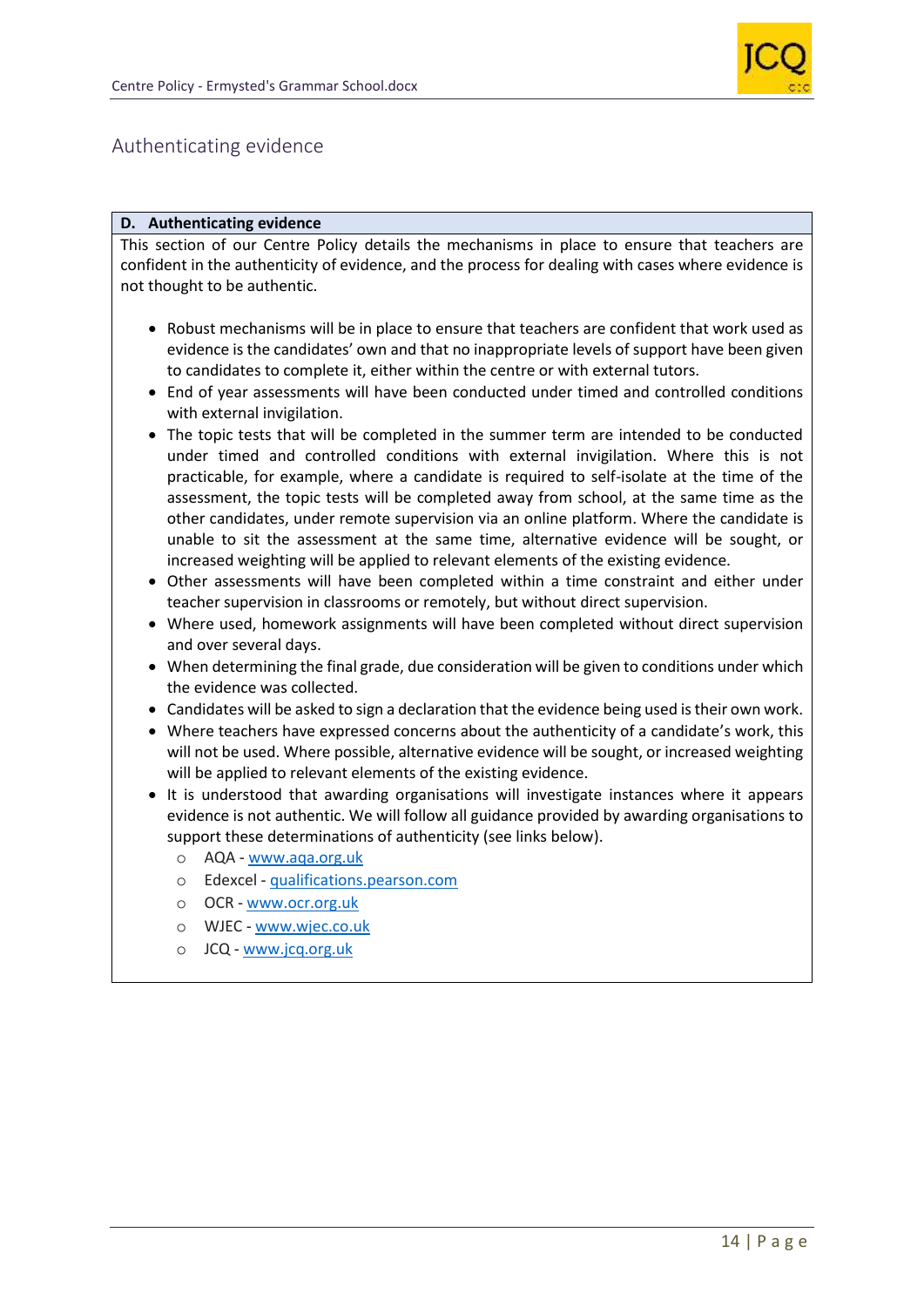

### Confidentiality, malpractice and conflicts of interest

#### Confidentiality

This section of our Centre Policy outlines the measures in place to ensure the confidentiality of the grades our centre determines, and to make students aware of the range of evidence on which those grades will be based.

#### **A. Confidentiality**

This section details the measures in place in our centre to maintain the confidentiality of grades, while sharing information regarding the range of evidence on which the grades will be based.

- All staff involved have been made aware of the need to maintain the confidentiality of teacher assessed grades.
- All teaching staff have been briefed on the requirement to share details of the range of evidence on which candidates' grades will be based, while ensuring that details of the final grades remain confidential.
- Relevant details from this Policy, including requirements around sharing details of evidence and the confidentiality requirements, have been shared with parents and carers.

#### *Malpractice*

This section of our Centre Policy outlines the measures in place to prevent malpractice and other breaches of exam regulations, and to deal with such cases if they occur.

#### **B. Malpractice**

This section details the measures in place in our centre to prevent malpractice and, where that proves impossible, to handle cases in accordance with awarding organisation requirements.

- Our general centre policies regarding malpractice, maladministration and conflicts of interest have been reviewed to ensure they address the specific challenges of delivery in Summer 2021.
- All staff involved have been made aware of these policies and have received training in them, as necessary.
- All staff involved have been made aware of the specific types of malpractice which may affect the Summer 2021 series including:
	- o breaches of internal security;
	- o deception;
	- o improper assistance to candidates;
	- o failure to appropriately authenticate a candidate's work;
	- o over direction of candidates in preparation for common assessments;
	- $\circ$  allegations that centres submit grades that are not supported by evidence and that they know to be inaccurate;
	- $\circ$  centres enter candidates who were not originally intending to certificate a grade in the Summer 2021 series;
	- $\circ$  failure to engage as requested with awarding organisations during the External Quality Assurance and appeal stages; and
	- o failure to keep appropriate records of decisions made and teacher assessed grades.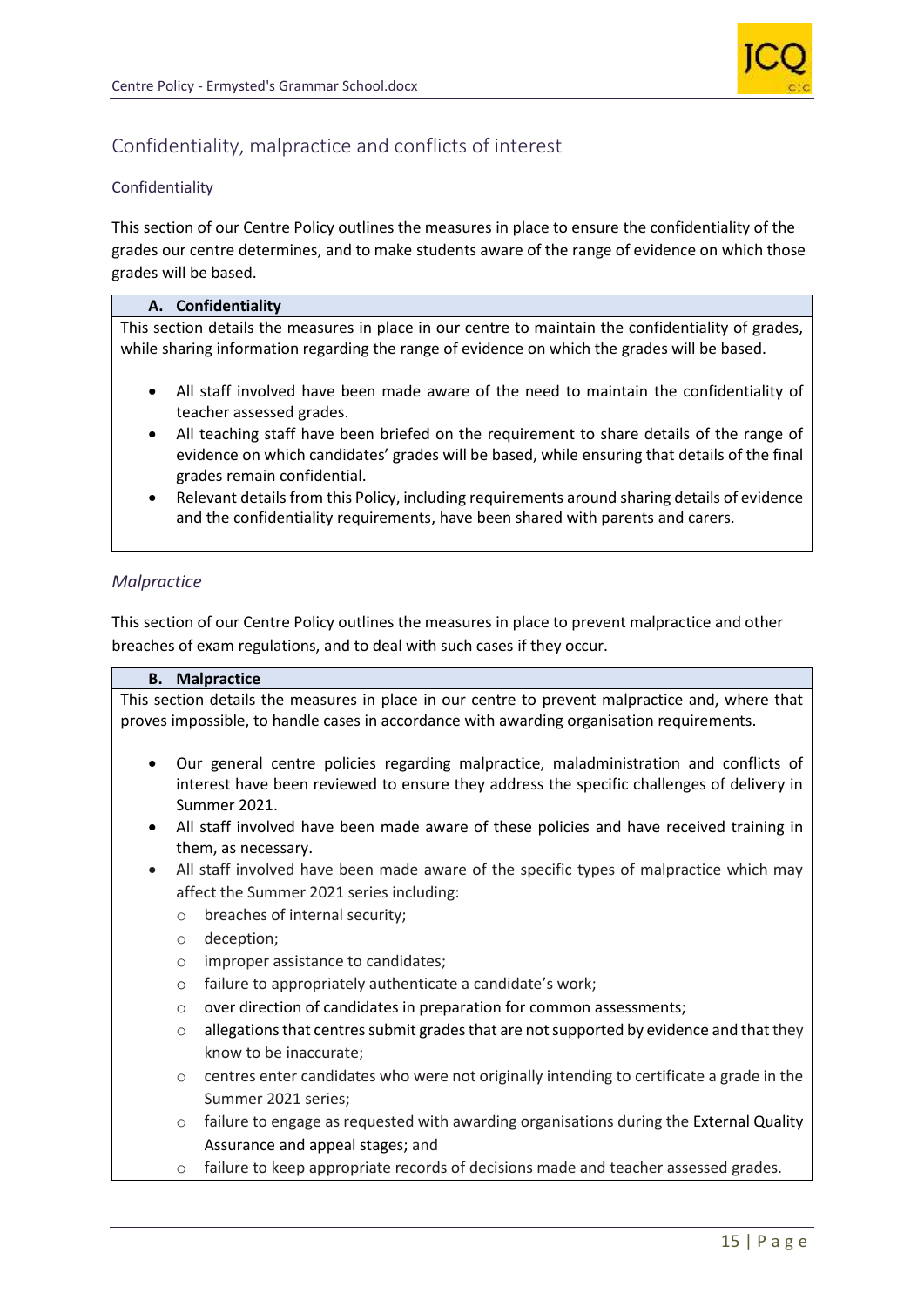

 The consequences of malpractice or maladministration as published in the JCQ guidance: [JCQ Suspected](https://www.jcq.org.uk/exams-office/malpractice/jcq-suspected-malpractice-policies-and-procedures-2019-2020) Malpractice: Policies and Procedures and including the risk of a delay to candidates receiving their grades, up to, and including, removal of centre status have been outlined to all relevant staff.

### *Conflicts of Interest*

This section of our Centre Policy outlines the measures in place to address potential conflicts of interest.

#### **C. Conflicts of Interest**

This section details our approach to addressing conflicts of interest, and how we will respond to such allegations.

- To protect the integrity of assessments, all staff involved in the determination of grades must declare any conflict of interest such as relationships with candidates to our Head of Centre for further consideration.
- Our Head of Centre will take appropriate action to manage any conflicts of interest arising with centre staff in accordance with the JCQ documents- [General Regulations for Approved](https://www.jcq.org.uk/wp-content/uploads/2020/09/Gen_regs_approved_centres_20-21_FINAL.pdf)  [Centres, 1 September 2020 to 31 August 2021.](https://www.jcq.org.uk/wp-content/uploads/2020/09/Gen_regs_approved_centres_20-21_FINAL.pdf)
- We will also carefully consider the need if to separate duties and personnel to ensure fairness in later process reviews and appeals.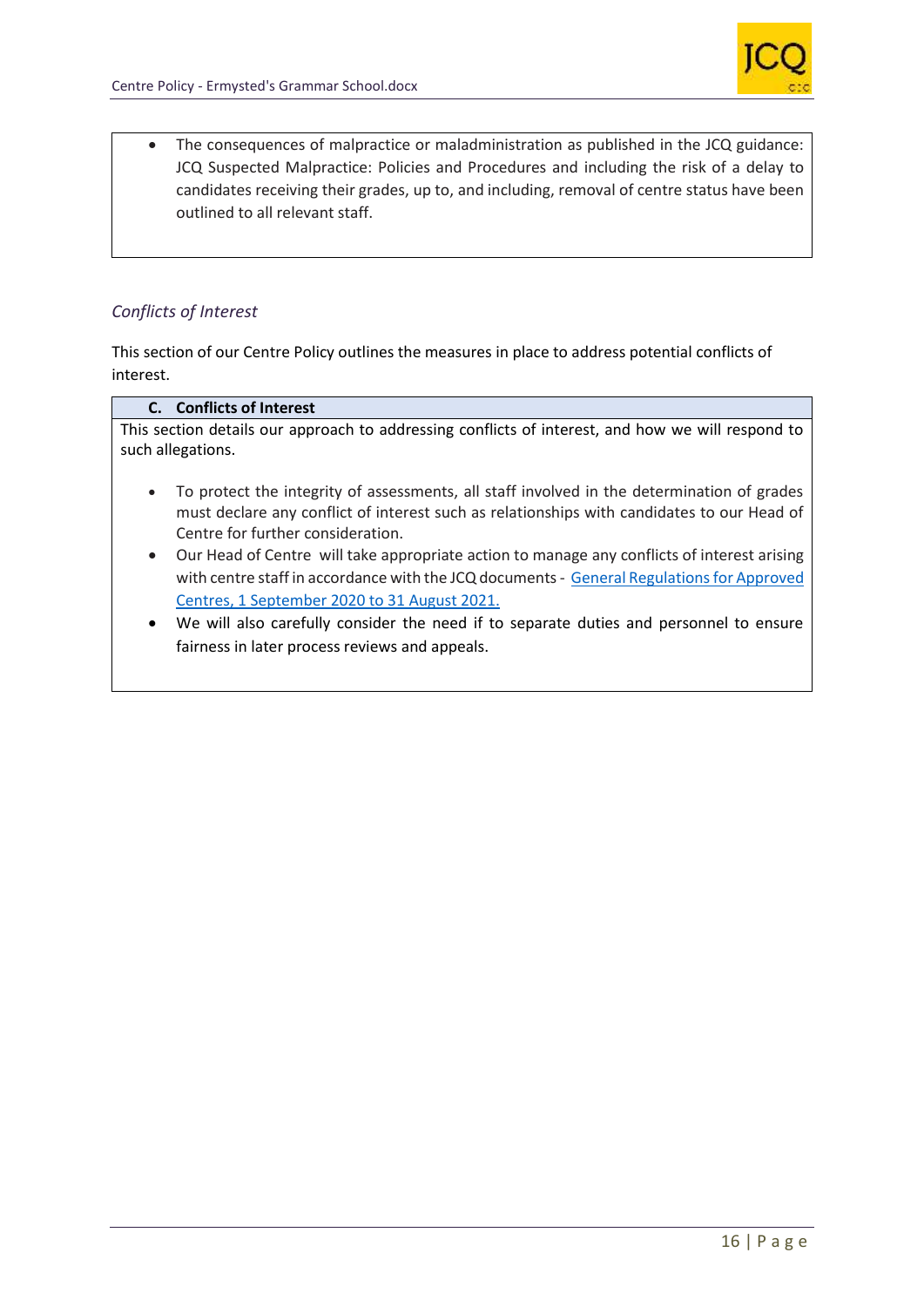

### Private candidates

This section of our Centre Policy outlines our approach to working with Private Candidates to arrive at appropriate grades.

| A. Private Candidates                                                                                                                                                                                                                                                                                                                                                                                                                                                                                                                                                                                                                                                                                                                                                                                                      |  |  |
|----------------------------------------------------------------------------------------------------------------------------------------------------------------------------------------------------------------------------------------------------------------------------------------------------------------------------------------------------------------------------------------------------------------------------------------------------------------------------------------------------------------------------------------------------------------------------------------------------------------------------------------------------------------------------------------------------------------------------------------------------------------------------------------------------------------------------|--|--|
| This section details our approach to providing and quality assuring grades to Private Candidates.                                                                                                                                                                                                                                                                                                                                                                                                                                                                                                                                                                                                                                                                                                                          |  |  |
| Our arrangements for assessing Private Candidates to arrive at appropriate grades are as<br>$\bullet$<br>close as is possible to the approaches utilised for internal candidates. It is our intention that<br>the Private Candidates sit the topic tests at the same time as the main cohort.<br>Where it has been necessary to utilise different approaches, the JCQ Guidance on Private<br>$\bullet$<br>Candidates has been followed and any divergences from our approach for internal<br>candidates have been recorded on the appropriate class/student documentation.<br>In undertaking the review of cohort grades in conjunction with our centre results profiles<br>$\bullet$<br>from previous examined years, the grades determined by our centre for Private Candidates<br>have been excluded from our analysis. |  |  |

### External Quality Assurance

This section of our Centre Policy outlines the arrangements in place to comply with awarding organisation arrangements for External Quality Assurance of teacher assessed grades in a timely and effective way.

#### **A. External Quality Assurance**

This section outlines the arrangements we have in place to ensure the relevant documentation and assessment evidence can be provided in a timely manner for the purposes of External Quality Assurance sampling, and that staff can be made available to respond to enquiries.

- All staff involved have been made aware of the awarding organisation requirements for External Quality Assurance as set out in the **JCQ Guidance**.
- All necessary records of decision-making in relation to determining grades have been properly kept and can be made available for review as required.
- All candidate evidence on which decisions regarding the determination of grades, where available, has been retained and can be made available for review as required.
- Instances where candidate evidence used to decide teacher assessed grades is not available, for example where the material has previously been returned to candidates and cannot now be retrieved, will be clearly recorded on the appropriate documentation.
- All staff involved have been briefed on the possibility of interaction with awarding organisations during the different stages of the External Quality Assurance process and can respond promptly and fully to enquiries, including attendance at Virtual Visits should this prove necessary.
- Arrangements are in place to respond fully and promptly to any additional requirements/reviews that may be identified as a result of the External Quality Assurance process.
- Staff have been made aware that a failure to respond fully and effectively to such additional requirements may result in further action by the awarding organisations, including the withholding of results.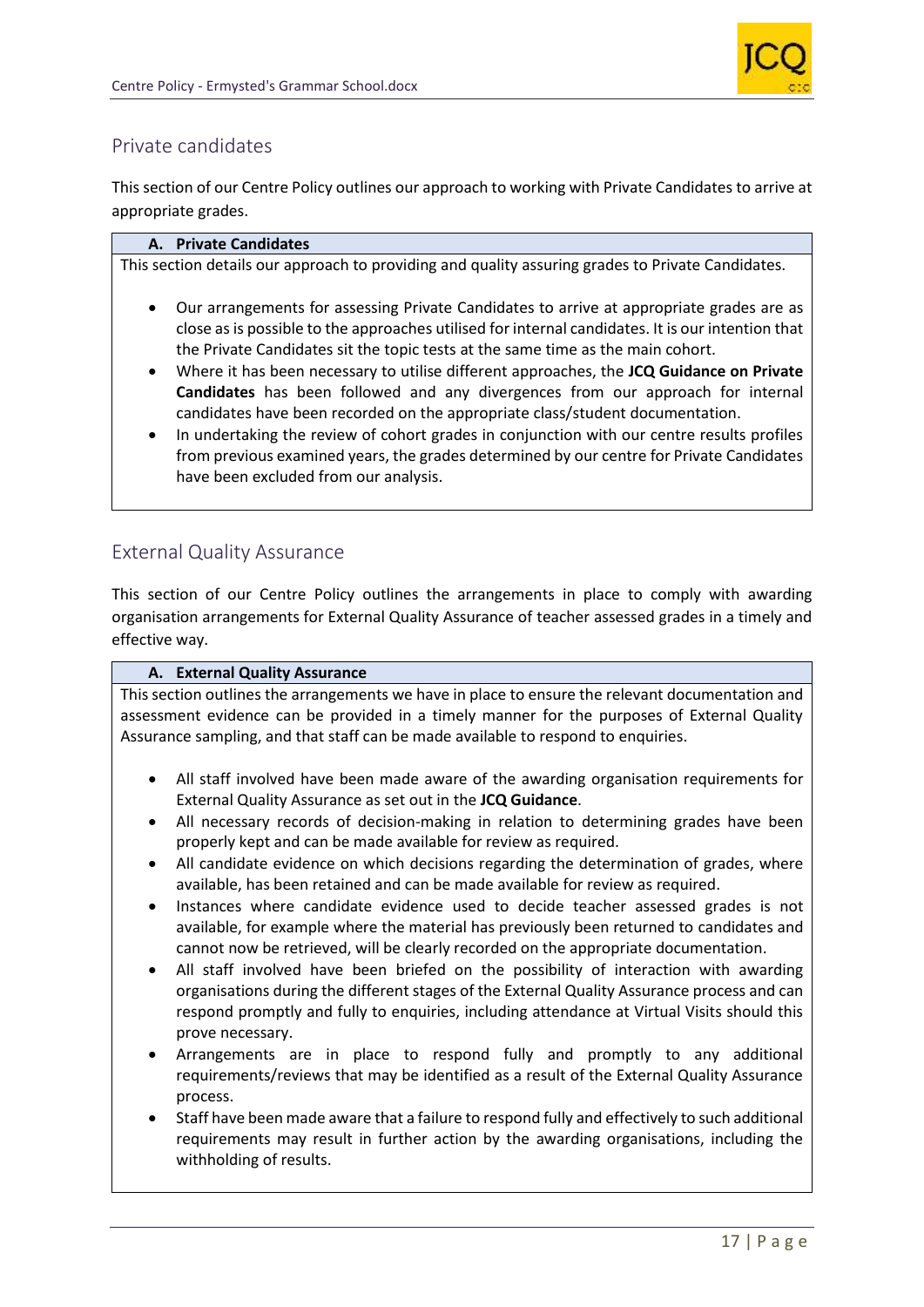

### Results

This section of our Centre Policy outlines our approach to the receipt and issue of results to candidates and the provision of necessary advice and guidance.

#### **A. Results**

This section details our approach to the issue of results to candidates and the provision of advice and guidance.

- All staff involved have been made aware of the specific arrangements for the issue of results in Summer 2021, including the issuing of A/AS and GCSE results in the same week.
- Arrangements will be made to ensure the necessary staffing, including exams office and support staff, to enable the efficient receipt and release of results to our candidates.
- Arrangements will be in place for the provision of advice, guidance and support, including pastoral support, to candidates on receipt of their results.
- Such guidance will include advice on the appeals process in place in 2021 (see below).
- Appropriate staff will be available to respond promptly to any requests for information from awarding organisations, for example regarding missing or incomplete results, to enable such issues to be swiftly resolved.
- Candidates, parents and carers will be made aware of arrangements for results days.